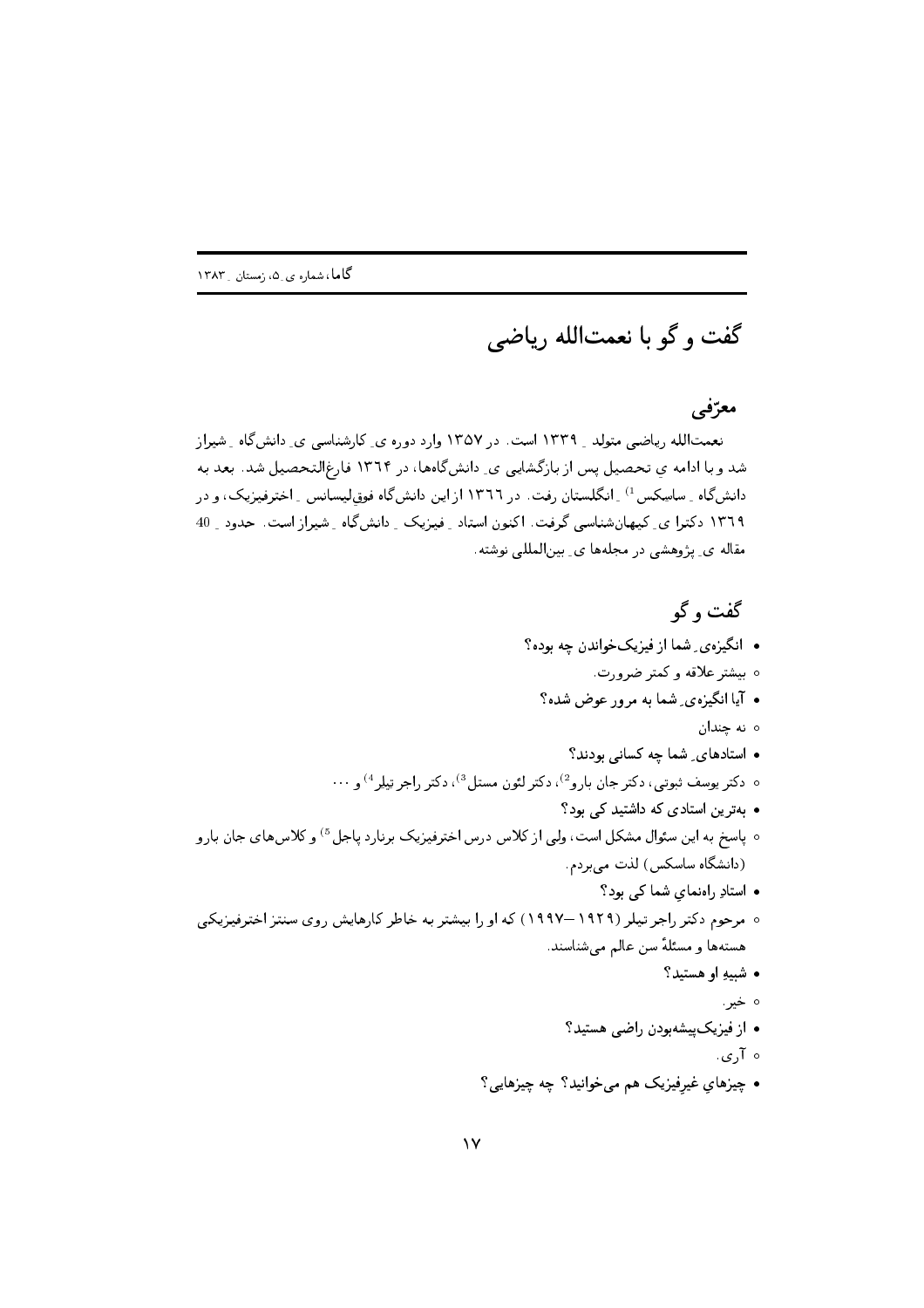

- ه قرآن، اخلاق اسلامي، تاريخ علم، و غيره.
	- چه قدر ورزش مىكنيد؟
		- ۰ خیلی کم (متأسفانه)
- چه قدر به نوشتن فارسی علاقه دارید؟ چه قدر مینویسید؟ اگر مینویسید، چرا مینویسید؟ اگر نمي نويسيد، چرا نمي نويسيد؟
- [نوشتههای من] به زبان فارسی، چند مقاله بوده که در جاهای مختلف منتشر شده (بصورت ترجمه یا تألیف، در مجله فیزیک، مجله پژوهش فیزیک و مجلات عمومیتر) و تألیف کتابی در زمینه اخترفیزیک که در مرحله ویراستاری است. تعدادی گزارش مختلف هم برای طرحها و قراردادهائی که داشتهام نوشتهام. سیستم ار زشیابی فعلی که در دانشگاهها حاکم است، ار زش کمتری برای نوشتههای فارسی قائل است.
	- اکنون در چه زمینهای کار پژوهشی میکنید؟
		- ە كيھانشناسى و نظريه سوليتون.
- از قرار، شما هم تجربه ي كار تجربي (رصدي) داريد و هم تجربه ي كار نظري. مىتوانيد اين دو كار مختلف را با هم مقايسه كنيد؟
	- ۰ دو دنیای مختلف هستند. به هر دو علاقه دارم. البته این روزها کار رصدی خیلی کمتر انجام میدهم.
		- آیا میتوانید دربارهی تفاوتهاشان صحبت کنید؟
- ۰ در یک کار تجربی (رصدی) مقدار زیادی از وقت شما صرف فراهم آوردن زمینههای عملی کار و گردآوری دادهها میشود. در حین تحلیل دادهها، همواره باید مراقب خطاهای اجتناب نایذیر و نحوهٔ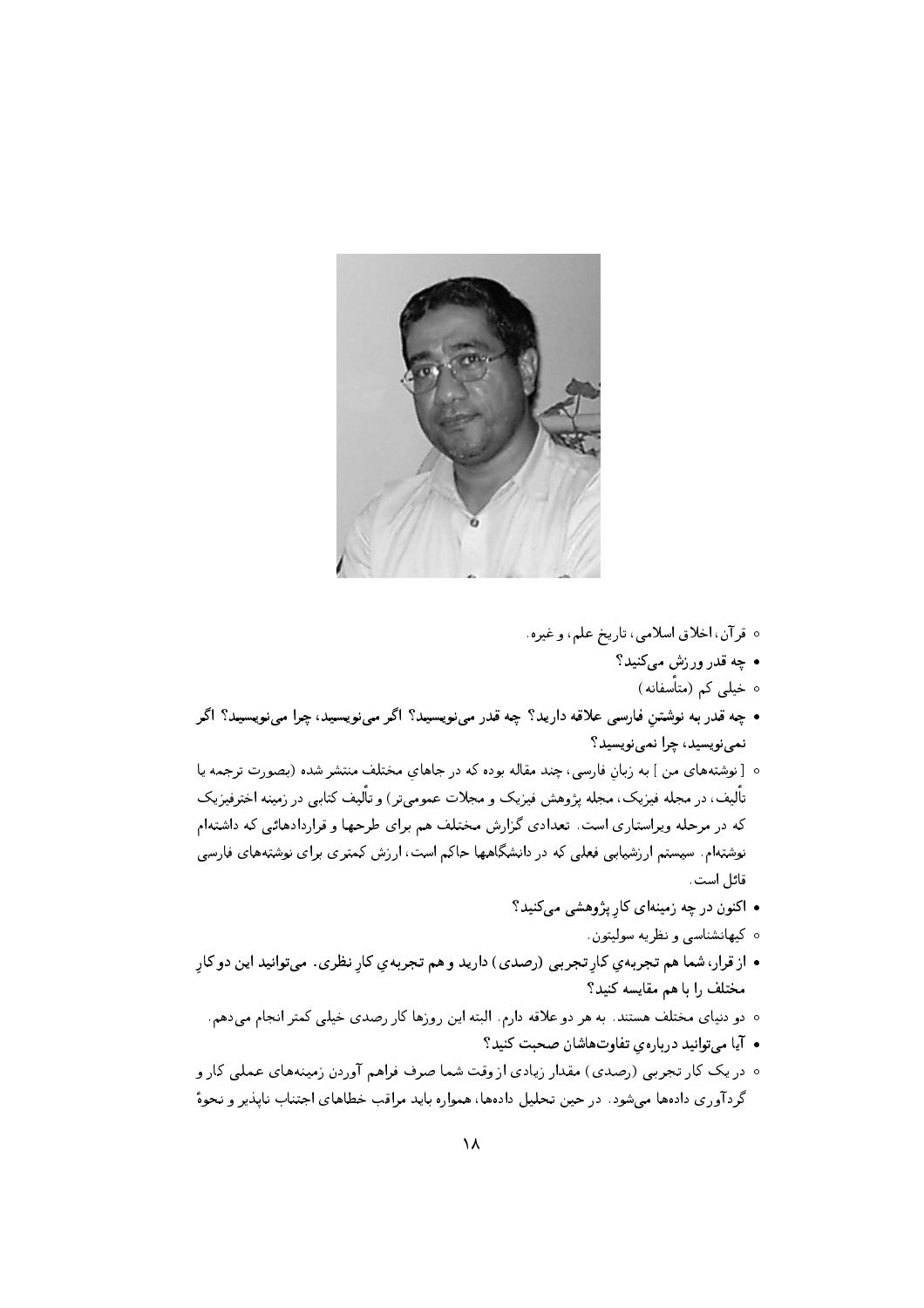برخورد با آنها باشید. در خیلی از موارد مجبور می شوید از مدلهای آمیریک و نیمه آمیریک استفاده کنید. در کارهای نظری، اندیشه آزادتر است و تاًکید، بیشتر روی دستگاههای اصل موضوعی و استفادهٔ هر چه بهتر از ریاضیات است. انگیزه فیزیکدانان نظری، اغلب، رسیدن به زیبائی منطقی نظریهای است که روی آن کار میکند. از نظر او بهترین کار علمی رسیدن به نظریهای است که کمترین فرضها و بيشترين نتايج را داشته باشد. البته نتايجي كه با تجربه سنخيت داسته باشد.

- بهترین کارتان به نظر خودِتان کدام است؟
- از کارهایی که تا حال انجام دادهام چندان راضی نیستم. شاید چند ایدهٔ نو که در زمینهٔ سولیتونها داشتهام تا حدودی برایم رضایتبخش بوده باشد. در این زمینه، ایدههای دیگری را هم دنبال میکنم که امیدوارم در آینده به نتیجه برسد.
	- کار جمعی را دوست دارید یا کار فردی را؟
	- ه قبلاً کار فردی را دوست داشتم، امّا الان میفهمم که کار جمعی بهتر است.
		- چه شد که به این نتیجه رسیدید که کار جمعی بهتر است؟
- ٥ فهمیدم که کار جمعي از خطا مصونتر است، البته به شرطیکه چند نفري که با هم کار ميکنند توانائیهای کافی را برای انجام کار علمی داشته باشند. فیزیکدانهائی که در تهران هستند از این لحاظ موقعیت بهتری نسبت به شهرهای دیگر دارند.
	- ارزیابی ِ شما از کارهای پژوهشی در ایران، چیست؟
	- رشد آن در سالهای اخیر قابل توجه بوده. باید کاری کرد که این رشد خاموش نشود.
- با چه معیاری میگویید پژوهش رشد کرده؟ چه چیزهایی ممکن است باعثِ خاموش شدن رشدِ پژوهش بشود، و چه طور می توان آن را روشن تر کرد؟
- اول اینکه با چشم میبینیم کسانی که قبلاً وقت اندکی صرف پژوهش میکردند، اکنون خیلی فعالتر شدهاند. دوم اینکه شاخصهای تولید علم ایران طبق اظهار متخصصین و آمارهای جهانی رشد قابل ملاحظهای داشته است. عوامل مختلفی میتواند رشد پژوهش را کند یا متوقف کند: بروز جنگ، ایجاد بحران حاد اقتصادي يا خودداري دولت از حمايت پژوهشگران و مراكز علمي مي;تواند از مهمترين آنها ىاشد.
- شما هم تجربه ی پژوهش در فرنگ را دارید، هم تجربه ی این کار در ایران را . آیا می توانید این دو را با هم مقايسه كنيد؟
- کار در ایران تقریباً حالت انزوائی دارد و بیشتر متکی به انگیزههای درونی شخص است. در فرنگ این کار در [یک ] بستر پویا و با ثبات انجام می گیرد.
- بد نیست اگر توضیح بیشتری بدهید. میخواهیم بدانیم چه چیزی باعثِ تفاوتِ بین آن جا و این جا است؟
- تفاوت چیزی شبیه این است که سه نفر بخواهند با هم بازی فوتبال کنند یا چند تیم بخواهند با هم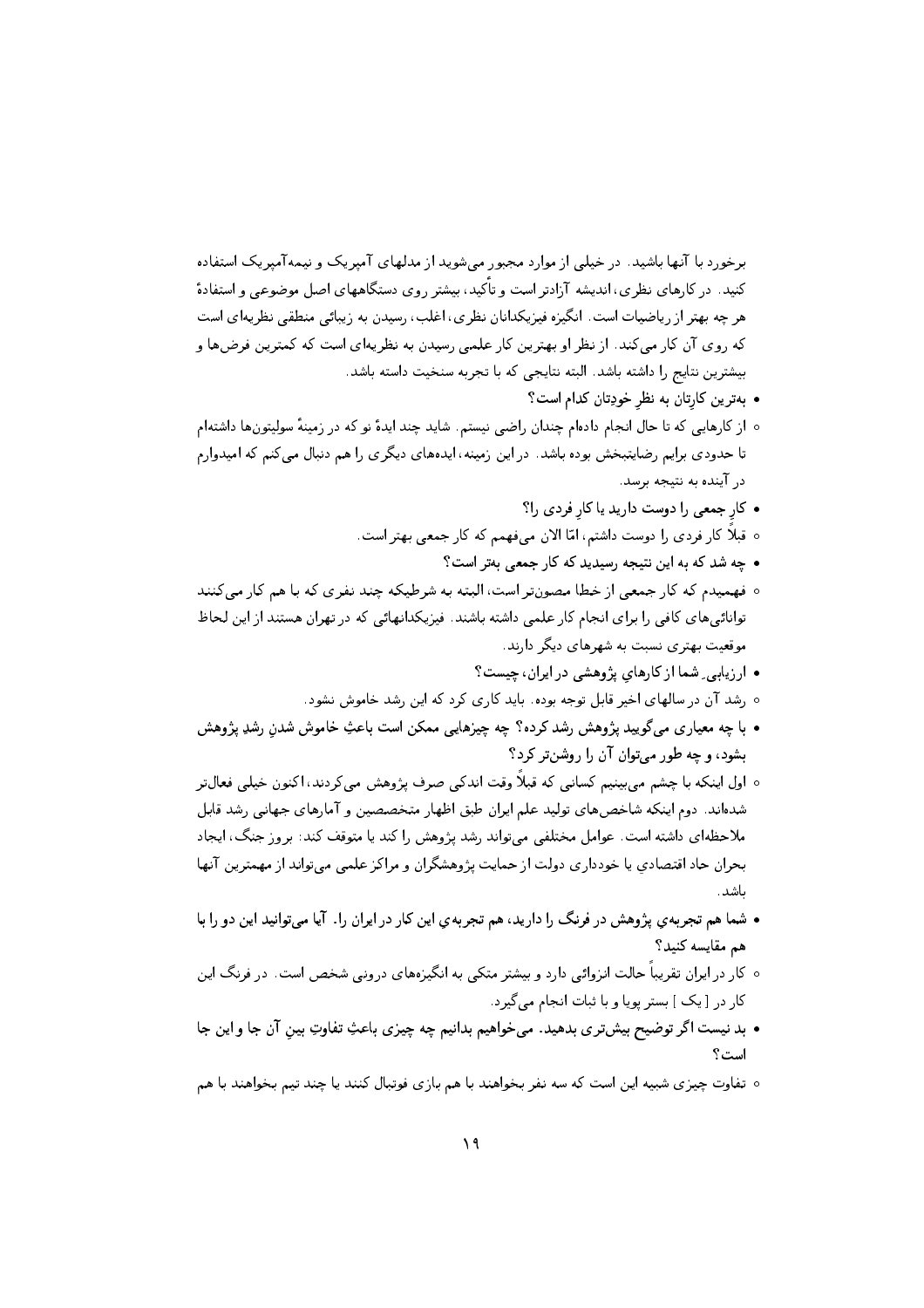مسابقه فوتبال بدهند! در مراکز علمی خارج از کشور گروههای متعددی را مشاهده می کنید که روی یک موضوع با هم کار می کنند و مثل این است که با هم برای رسیدن به نتایج بهتر و کاملتر مسابقه می دهند. ژورنالهای علمبی و کنفرانس ها میدان مسابقه آنهاست و این خود می تواند انگیزه کافی برای فعالیت شدید و متمرکز آنها را فراهم کند. در داخل کشور تعداد افرادی که روی موضوعات خیلی نزدیک بهم كار مى كنند كم است (سابقاً از اين هم كمتر بود). همين امر برخى اوقات در ذهن محققين شبهه ايجاد میکند که " من سرآمد همه هستم! " . علاوه بر این در خارج از کشور ، برای کسی که خوب کار نکند و به میزان کافبی کار نکند تضمینی برای شغل نیست، در صورتیکه در کشور ما غالباً داشتن یک مدرک دکتریٰ کافی است.

- آیا به این که شخص یا سازمانی کارهای پژوهشی را هدایت کند، اعتقاد دارید؟
	- ه برای بدنهٔ پژوهشی کشور آری، ولی برای استعدادهای خاص خیر.
- از کجا می شود تشخیص داد چه کسی استعدادی خاص دارد؟ و چهگونه می توان این استعدادهای خاص را از بدنهی پژوهشی کشور جدا کرد؟ اگر سیاستگزاران فکر کردند فقط خودشان از این گونه استعدادها هستند، یا فقط آنها می توانند این استعدادها را شناسایی کنند، چه خواهد شد؟
- ۰ به هر حال معیارهایی عینی (objective) برای سنجش وجود دارد، و در همهجا رسم است برای موضوعات مهمی از این دست با نخبههای موضوع مشورت کنند. اینها قاعدتاً کسانی هستند که تعداد قابل توجهي كار علمي مهم انجام داده باشند.
- فکر میکنید سازمانهایی که متولی حمایت از پژوهش هستند کار خود را درست انجام می دهند؟ اگر نه، اشكال كارشان كجا است؟
- ٥ به نظرم تا کارکرد درست خیلی فاصله دارند. دلیل آن میتواند شرایط سیاسی و اجتماعی جامعه، پیچیدگی موضوع، و عدم تجربهٔ کافی باشد.
- كجاها كاركردشان درست نيست؟ و كجاها كاركردشان درست است؟ اصلاً از نظر شما كاركردِ درست چیست؟
- ه اجازه دهید از ممیّزی کارکرد آنها اجتناب کنم. در مورد کارکرد درست از نظر من، میتوانم به موارد زیر اشاره کنم:
	- ۱) ایجاد نظم و ثبات در سیاستهای تحقیقاتی (در مقابل سیاستِ هر سال یک برنامه)، ۲) تقویت مراکز علمی و تحقیقاتی (از لحاظ نیروی انسانی و امکانات آزمایشگاهی)، ۳) گسترش فرهنگ علم دوستی در بین آحاد مردم و مسئولین، ۴) متقاعد کردن مسئولین رتبه بالاتر به سرمایهگذاری کلان در بخش پژوهش، ۵) متقاعد کردن بخشی از پژوهشگران برای توجه بیشتر به مسائل مبتلابه جامعه، ۰۰۰ • تا چه حد در مدیریّتِ مؤسسههایی که در آنها بوده اید سهیم بوده اید؟
		- ه در مقاطعی مشارکت داشتهام.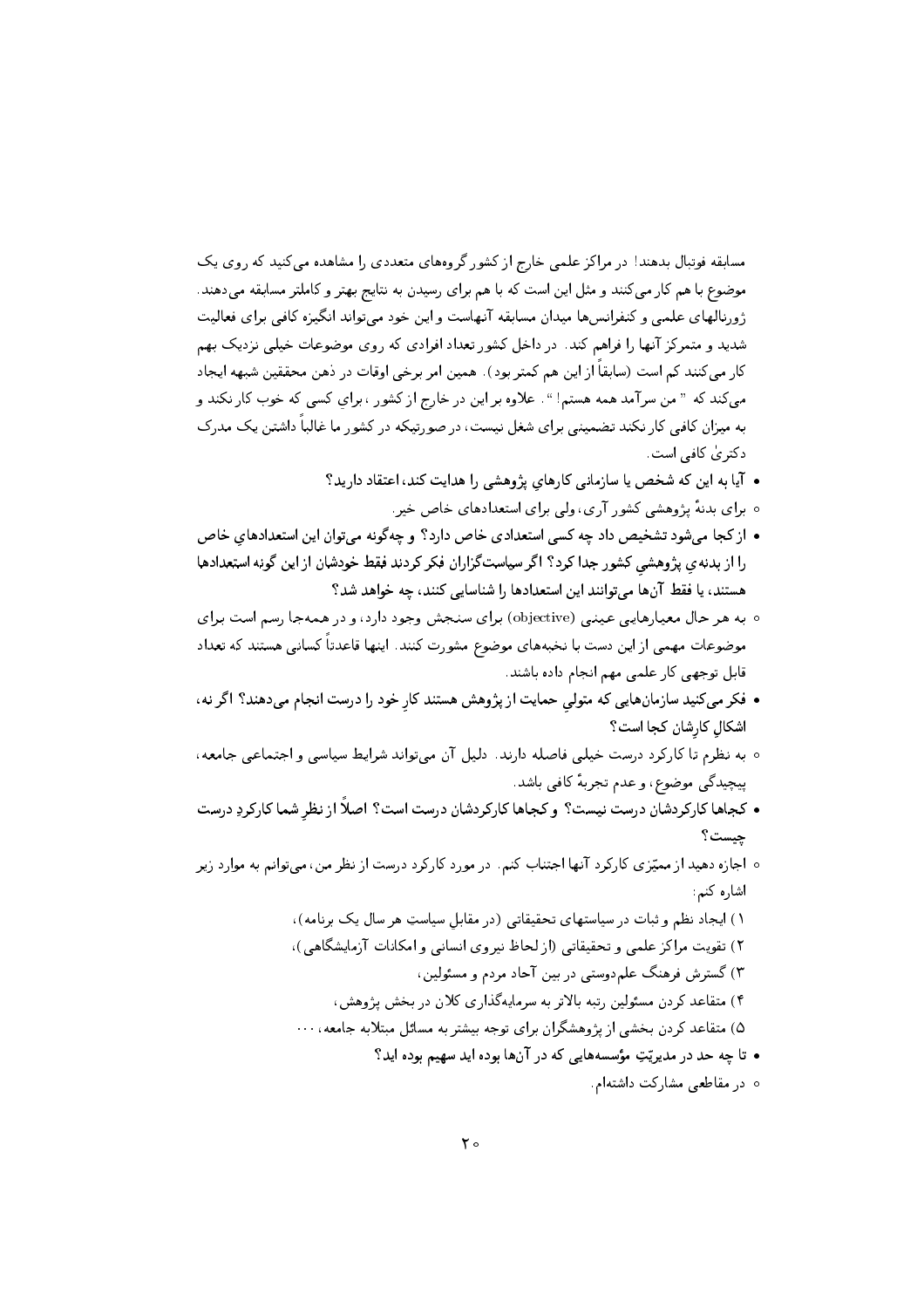- به آموزش اهمیت می دهید؟
	- $\sqrt{2}$
- تا کنون چند دانشجوی دکتری و چند دانشجوی کارشناسی ارشد با شما کار کرده اند؟
- ۰ ۳ دانشجوی دکتری را فارغ|لتحصیل کرده|م. تعداد دانشجویان کارشناسی ارشد زیاد است، تعدادش را ىخاطر ندار م
- شما در فرنگ درس خوانده اید، و در ایران دانشجوی دکتری تربیت کرده اید. آیا میتوانید دانشجوها و فارغالتحصيلهای اين دو جا را با هم مقايسه کنيد؟
- ٥ از لحاظ دانشجويان تفاوت زيادي نمىبينم، اما آنجا بخاطر رقابت شغلي و وجود امكانات بيشتر معمولاً بیشتر کار مے کنند.
	- نظر شما در موردِ نظام کنونی آموزش دورهی کارشناسی فیزیک در ایران چیست؟
- ۰ بنظر من بایستبی تأکید بیشتری روی جنبههای تجربی فیزیک و کاربردهای آن بشود. درضمن، شاخهها و موضوعات جدید هنوز وارد برنامه درسی کارشناسی نشده . چیزهائی مثل سیستمهای پیچیده، نظریهٔ آشوب، کیهانشناسی، فیزیک محاسباتی، استفاده از میکروپروسسورها در فیزیک تجربی، ایتوالکترونیک و نظایر آن.
	- نظر شما در موردِ نظام کنونبی آموزش دورهی کارشناسی ارشدِ فیزیک در ایران چیست؟
- ٥ بنظرم نظام كنونيي علىالاصول ايرادي ندارد، امّا [اين كه ] در مرحلةُ اجرا در دانشگاههاي مختلف چگونه پیاده می شود، آن بحث دیگری است. بنظر من با توجه به ازدیاد تعداد دانشجویان این مقطع، بایستبی به دانشجویان ضعیفتر این امکان داده شود که دوره را بدون رساله به پایان برسانند، ولی امکان ادامهٔ تحصیل در مقطع دکتری را نداشته باشند. راه حل بهتر اینست که دانشجویان ضعیف اصلاً وارد اين مقطع نشوند!
	- نظر ِ شما در موردِ ساختار مدیریتبی دانشگاهها چیست؟
- ۰ مدیریت دانشگاهها در شرایط کنونی کاری دشوار و پیچیده است و شاید به همین دلیل کارآئی لازم را ندار د .
- کجای کار مدیریت در دانشگاهها یبچیده است؟ آیا " شرایطِ کنونی " به کشور ما بر میگردد یا این مورد جهانی است؟ اگر این مورد به ایران بر میگردد، چه کنیم تا این پیچیدگی از بین برود؟
- بیشتر مقصودم شرایط داخلی است. پیچیدگی عمدتاً ناشی از عدم ثبات در سیاستگذاریها و منابع مالی است، که امکان برنامه یزی بلند مدت را سلب می کند. کسی نمی تواند پیش بینی کند که سال آینده چه مقدار بودجهٔ ارزی و ریالی در اختیار فلان مرکز تحقیقاتی قرار خواهد گرفت و مهلت (deadline) استفاده از اين بودجه چه مدت خواهد بود! ساير عوامل پيچيده كننده به وضعيت سياسي و اجتماعي بر مے گردد.
	- کار تدریس را از کِی شروع کردید؟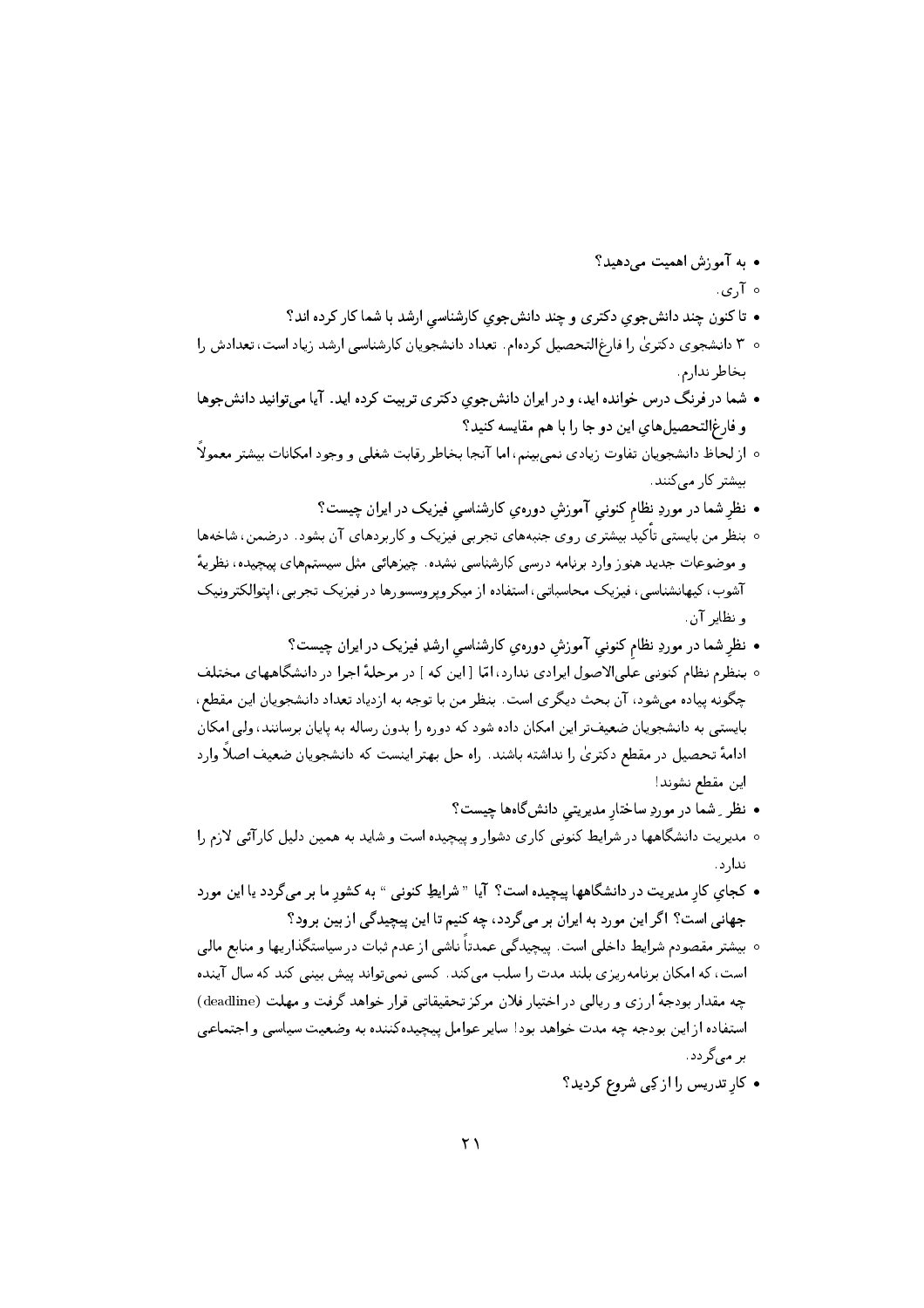- ه از سال ۱۳۶۹.
- نظر شما در موردِ فیزیکپیشههای نسل قبل از شما چیست؟ ارزیابی شما از کارهایِ آموزشی، پژوهشی، و مديريتي آنها چيست؟
	- ۰ بنظرم آنها یک طیف داشتهاند، اما من نسل جدید را رودرروی مسائل جدیتر و گستردهتری می بینم.
- منظورتان این است که آنها یکدست نبودهاند؟ چند دسته بودهاند؟ لابد هر کدام افرادِ شاخصی داشتهاند! مشخصهى اينها چه بوده؟ موفقيتها و احياناً شكستهاى اين افرادِ شاخص كجا بوده است؟ البته لازم نیست از کسی اسم ببرید ولی به هر حال نسل قدیم در مجموع کارهایی کردهاند که منجر به رشدِ فیزیک شده. شاید در مواردی هم جلوی رشدِ فیزیک را گرفته باشند. ما باید از این موارد درس بگیریم که چه بکنیم و چه نکنیم تا فیزیک در کشور ما رشد کند.
- <sup>ه</sup> همانطور که نسل ما هم یک طیف دارد، از فیزیکدانان برجسته تا فیزیکدانان غیرفعّال، نسل قبل ما هم به همین گونه [بوده ]. اما بستر اجتماعی آنها با بستر اجتماعی کنونی، و مسائل آنها با مسائل ما، و امکانات آنها با امکانات ما تفاوتهای قابل توجهی داشته است. بنظر من نسل جدیدتر علاوه بر اینکه از لحاظ تعداد بيشترند، يويائي و استقلال بيشتري از خود نشان مي دهند. البته همه ما از خرمني مي خوريم که تخم آن را نسل های قبلی کشتهاند.
	- به نظر ِ شما مکتب فیزیک چیست؟ و چه طور ساخته می شود؟
- ۰ آنچه من برداشت میکنم مجموعهای از ایدهها و روشهای منسجم است که معمولاً توسط یک یا چند فیزیکدان مایهدار در یک مرکز علمی قوی رفتهرفته ساخته می شود و گسترش می یابد.
- آیا در ایران مکتب فیزیکمی هست؟ اگر هست، کدام است؟ اگر نیست، آیا میتوان در ایران مکتب فيزيك ساخت؟
	- ه سراغ ندارم. شاید در مرکز فیزیک نظری بتوان این کار را کرد.
- فکر می کنم منظور شما این است که در ایران معاصر، مکتبی نیست، امّا شاید بتوان در مرکز تحقیقاتِ فیزیکِ نظری و ریاضیات یک مکتب ساخت. در این صورت سئوال این است که مرکز تحقیقاتِ فیزیکِ نظری و ریاضیبات چه طور میتواند این کار را بکند؟ از خارج فیزیکپیشهی مکتب ساز بیاورد؟ فیزیک پیشههای ایران را کاری کند که مکتب بسازند؟ فیزیک پیشهها را برای مکتب سازی به فرنگ بفرستد؟ چه بکند؟
- بله مقصودم این است که در ایران معاصر، مکتب فیزیک شناخته شدهای را سراغ ندارم. از اینکه مرکز تحقیقات فیزیک نظری را نام بردم، چون چنین مجموعهای را تقریباً مناسبترین جا برای پرورش ایدههای فیزیکی که احتمالاً منجر به یک مکتب شود میدانم. البته همه میدانند که تشکیل یک مکتب امری بس پیچیده و خطیر است و گرد هم آوردن گروهی از فیزیکدانان برجسته و حمایت از آنها شرط لازم هست امّا كافي نيست. همهٔ اين كارها را كه برشمرديد لازم است.
	- نظر ِ شما در موردِ تقسیمبندی شاخههای فیزیک به مهم و مهمتر چیست؟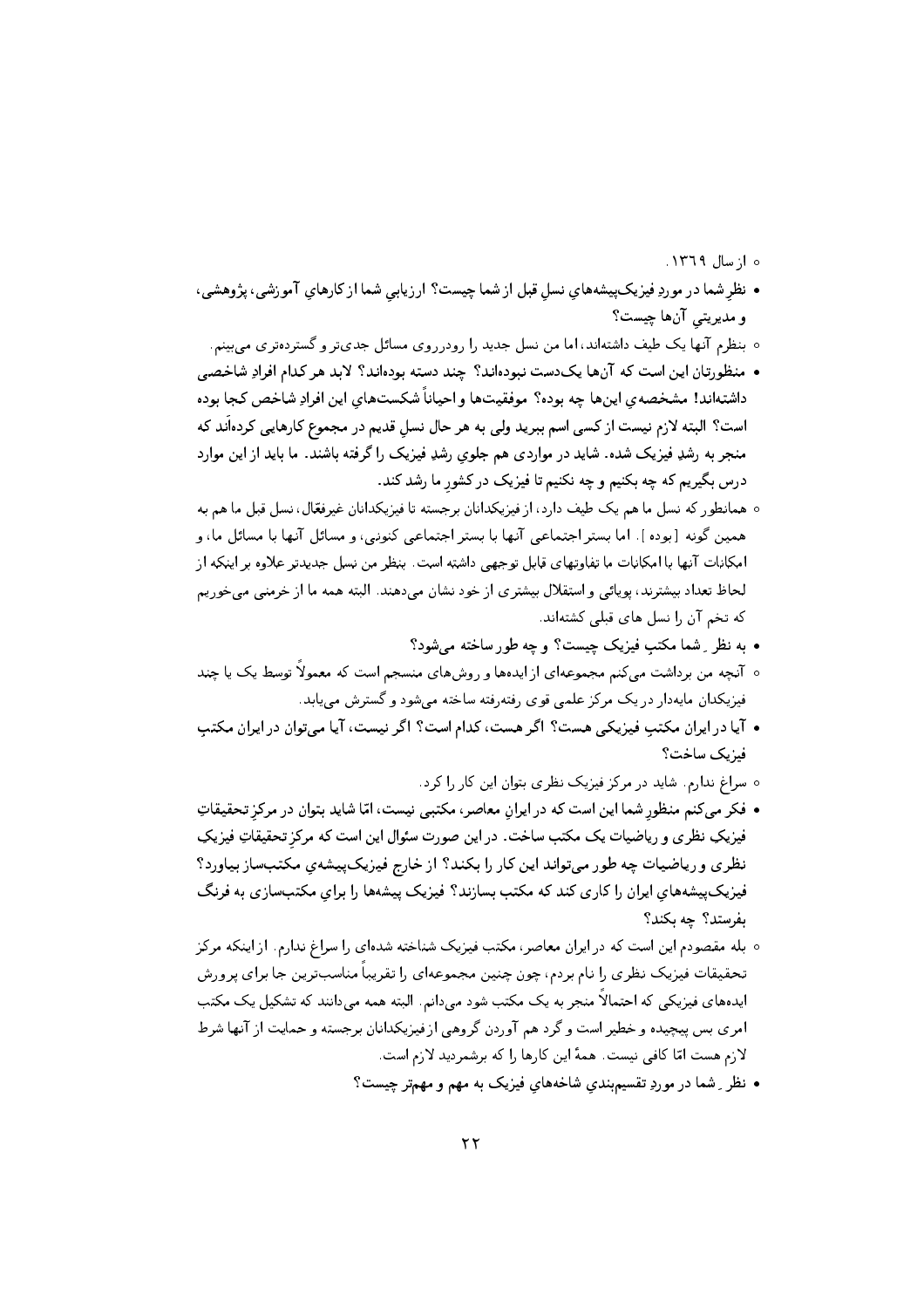- ه از نظر کاربردی شاید بتوان اینکار را کرد ولی از نظر بنیادی و نظری انجام این کار دشوار و خطرناک است .
- متوجه نمی شویم. منظورتان این است که فیزیکِ کاربردی را میتوان از نظر اهمیّت درجهبندی کرد، امّا فیزیکِ بنیادی را نمیتوان؟ یا منظورتان این است که فیزیک را از نظر کاربردی میتوان تقسیم بندی کرد و از نظر بنیادی نمیتوان؟ ضمناً آیا شما بنیادی را همارز نظری می دانید و کاربردی را همارز تجربی؟
- ۰ بنیادی را همارز نظری و کاربردی را همارز تجربی نمیدانم. پژوهش کاربردی ناظر به یکی از نیازهای عاجل جامعه است که می تواند مهمتر باشد (مثل تحقیقات در زمینه نفت و فر آوردههای آن در ایران) یا اهمیت کمتر داشته باشد مثل تحقیقات در زمینهٔ لاستیک دوچرخه. تحقیقات بنیادی (چه تجربی و چه نظری) ناظر به مسائلی هستند که کاربرد و اهمیت آن ممکن است در بدو امر چندان مشخص نباشد ولی پس از مدتبی روشن شود که بسیار مهم بوده (مثل نسبیت)، یا مهم نبوده (مثل نظریه اتمی کلوین <sup>6</sup>)، که در سال ۱۸۷۲ نظریهای در مورد اتمها ارائه داد که با کشف مکانیک کوانتمی تقریباً به فراموشی سیرده شد. مدل او، اتمهای گردابی (vortex) نامیده می شد.)
- برخی از شاخههای فیزیک در ایران تقریباً وجود ندارد. (این را قبول دارید؟) به نظر شما چهطور میشود این شاخهها را در ایران راه انداخت؟
	- بلي. با تشويق دانشجويان براي ادامه تحصيل در اين شاخهها در خارج از كشور و بازگشت به وطن.
- فرستادن دانشجو به فرنگ از زمان عباس میرزا شروع شده و هنوز هم ادامه دارد. آیا شما واقعاً فکر می کنید امروز هم راو حل همین است؟
- بنظرم در شاخههائی که متخصص آنها را در کشور نداریم و از تجربه کافی در آنها برخوردار نیستیم، هنوز راه حل خوبی است.
	- آیا نوشتههای فارسی فیزیک را می خوانید؟ کدامها را؟
	- ۰ بلي . برخې مقالات مجله فيزيک، مجله پژوهش فيزيک، مجله شما و برخې کتابهاي ترجمه .
		- نظر شما در موردِ گاما چیست؟
- ۰ کار خیلی خوبی است. به شما تبریک میگویم. مقالههای گاما حاوی تیزبینیهای جالبی است که در مقالههای فارسی کمتر دیدهایم. مخصوصاً فکر میکنم خواندن آنها برای دانشجویان خیلی مفید باشد. • سِمَتهای اجرایی هم داشته اید؟ در این سمتها چه کرده اید؟
	- ٥ معجزه نكردهام. كمىخدمت به همكارانم كردهام.
- نظر شما در موردِ تشکّلهای فیزیکپیشههای ایران چیست؟ به خصوص نظر شما در موردِ انجمن فيزيک چيست؟ اصلاً عضو اين انجمن هستيد؟
- ۰ بنظرم در ایجاد انسجام [در ] جامعهٔ فیزیک و اجرای برنامههای مختلف خدمات زیادی انجام داده است. عضو انجمن فيزيک هستم.
	- نظر شما در موردِ المييادِ فيزيک چيست؟